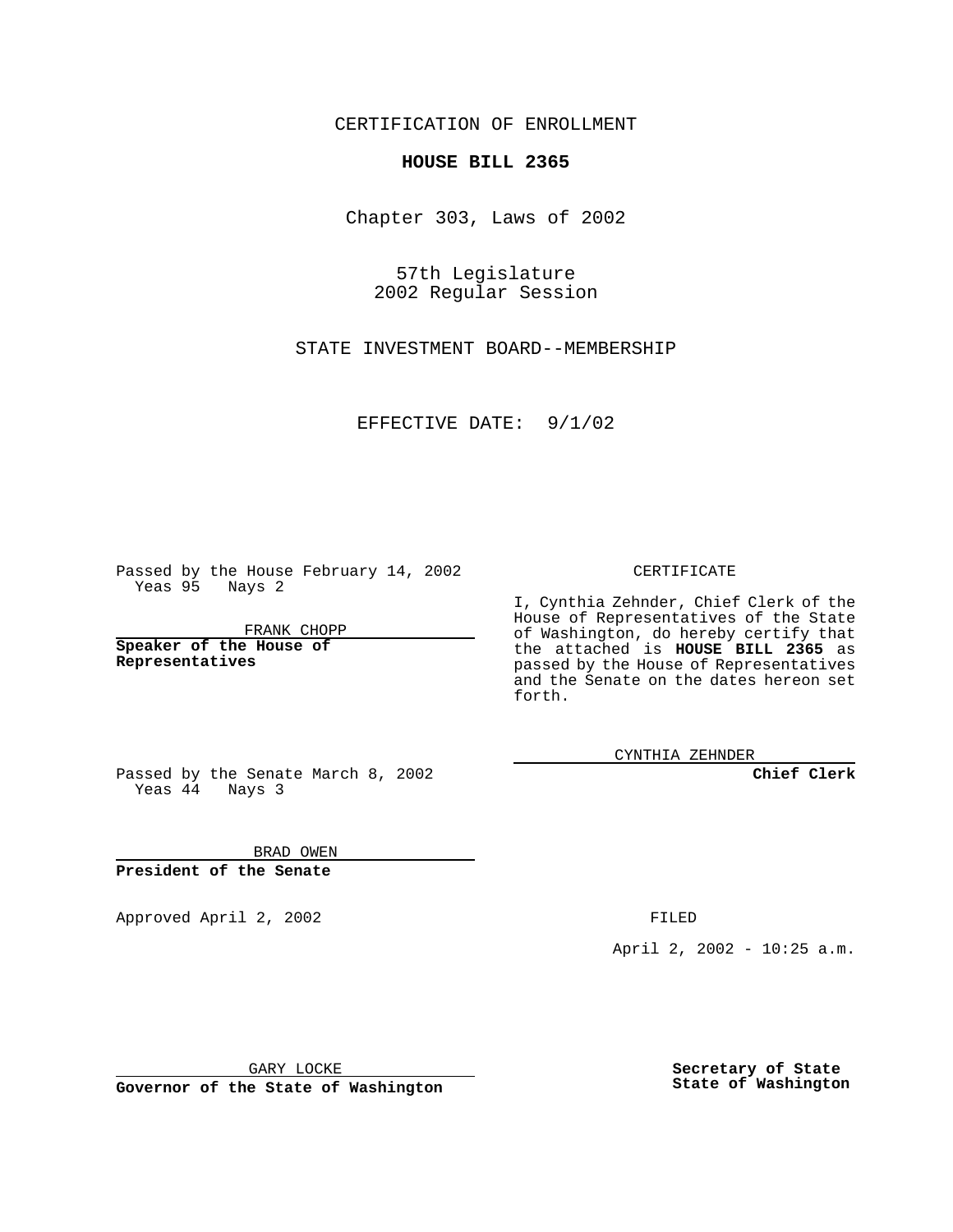## **HOUSE BILL 2365** \_\_\_\_\_\_\_\_\_\_\_\_\_\_\_\_\_\_\_\_\_\_\_\_\_\_\_\_\_\_\_\_\_\_\_\_\_\_\_\_\_\_\_\_\_\_\_

\_\_\_\_\_\_\_\_\_\_\_\_\_\_\_\_\_\_\_\_\_\_\_\_\_\_\_\_\_\_\_\_\_\_\_\_\_\_\_\_\_\_\_\_\_\_\_

Passed Legislature - 2002 Regular Session

## **State of Washington 57th Legislature 2002 Regular Session**

**By** Representatives Cooper, Benson, Bush, Anderson, Mulliken, Delvin, Alexander, Talcott and Esser; by request of State Treasurer and Superintendent of Public Instruction

Read first time 01/16/2002. Referred to Committee on Financial Institutions & Insurance.

1 AN ACT Relating to increasing the size of the state investment 2 board; amending RCW 43.33A.020 and 43.33A.040; and providing an 3 effective date.

4 BE IT ENACTED BY THE LEGISLATURE OF THE STATE OF WASHINGTON:

5 **Sec. 1.** RCW 43.33A.020 and 1985 c 195 s 1 are each amended to read 6 as follows:

7 There is hereby created the state investment board to consist of 8 ((fourteen)) fifteen members to be appointed as provided in this 9 section.

 (1) One member who is an active member of the public employees' retirement system and has been an active member for at least five years. This member shall be appointed by the governor, subject to confirmation by the senate, from a list of nominations submitted by organizations representing active members of the system. The initial term of appointment shall be one year.

 (2) One member who is an active member of the law enforcement officers' and fire fighters' retirement system and has been an active member for at least five years. This member shall be appointed by the governor, subject to confirmation by the senate, from a list of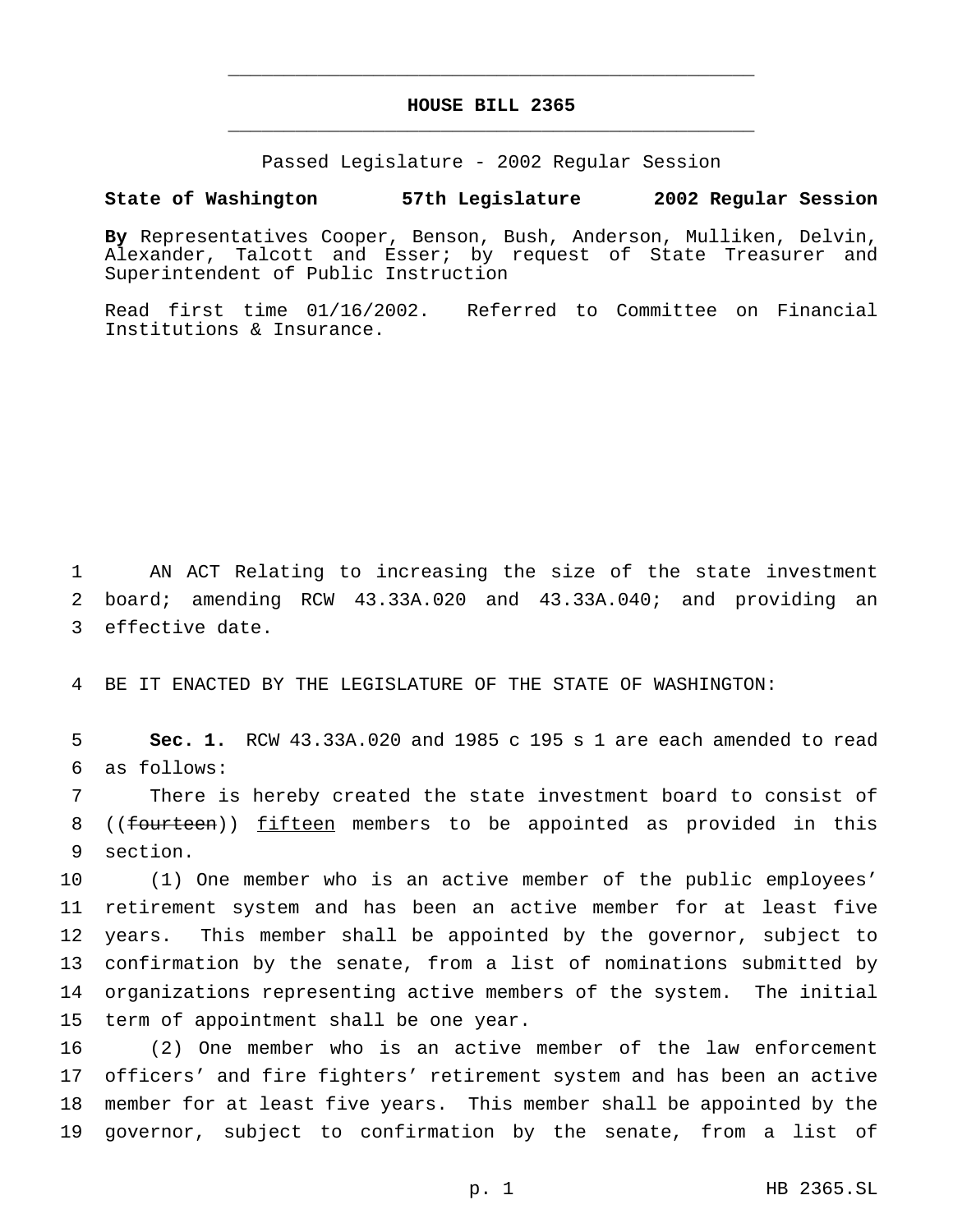nominations submitted by organizations representing active members of the system. The initial term of appointment shall be two years.

 (3) One member who is an active member of the teachers' retirement system and has been an active member for at least five years. This member shall be appointed by the superintendent of public instruction subject to confirmation by the senate. The initial term of appointment shall be three years.

 (4) The state treasurer or the assistant state treasurer if designated by the state treasurer.

 (5) A member of the state house of representatives. This member shall be appointed by the speaker of the house of representatives.

 (6) A member of the state senate. This member shall be appointed by the president of the senate.

 (7) One member who is a retired member of a state retirement system shall be appointed by the governor, subject to confirmation by the senate. The initial term of appointment shall be three years.

(8) The director of the department of labor and industries.

(9) The director of the department of retirement systems.

19 (10) One member who is an active member of the school employees' retirement system and has at least five years of service credit. This member shall be appointed by the superintendent of public instruction 22 subject to confirmation by the senate. The initial term of appointment 23 shall be three years.

24 (11) Five nonvoting members appointed by the state investment board who are considered experienced and qualified in the field of investments.

 The legislative members shall serve terms of two years. The initial legislative members appointed to the board shall be appointed no sooner than January 10, 1983. The position of a legislative member on the board shall become vacant at the end of that member's term on the board or whenever the member ceases to be a member of the senate or house of representatives from which the member was appointed.

 After the initial term of appointment, all other members of the state investment board, except ex officio members, shall serve terms of three years and shall hold office until successors are appointed. Members' terms, except for ex officio members, shall commence on January 1 of the year in which the appointments are made.

 Members may be reappointed for additional terms. Appointments for vacancies shall be made for the unexpired terms in the same manner as